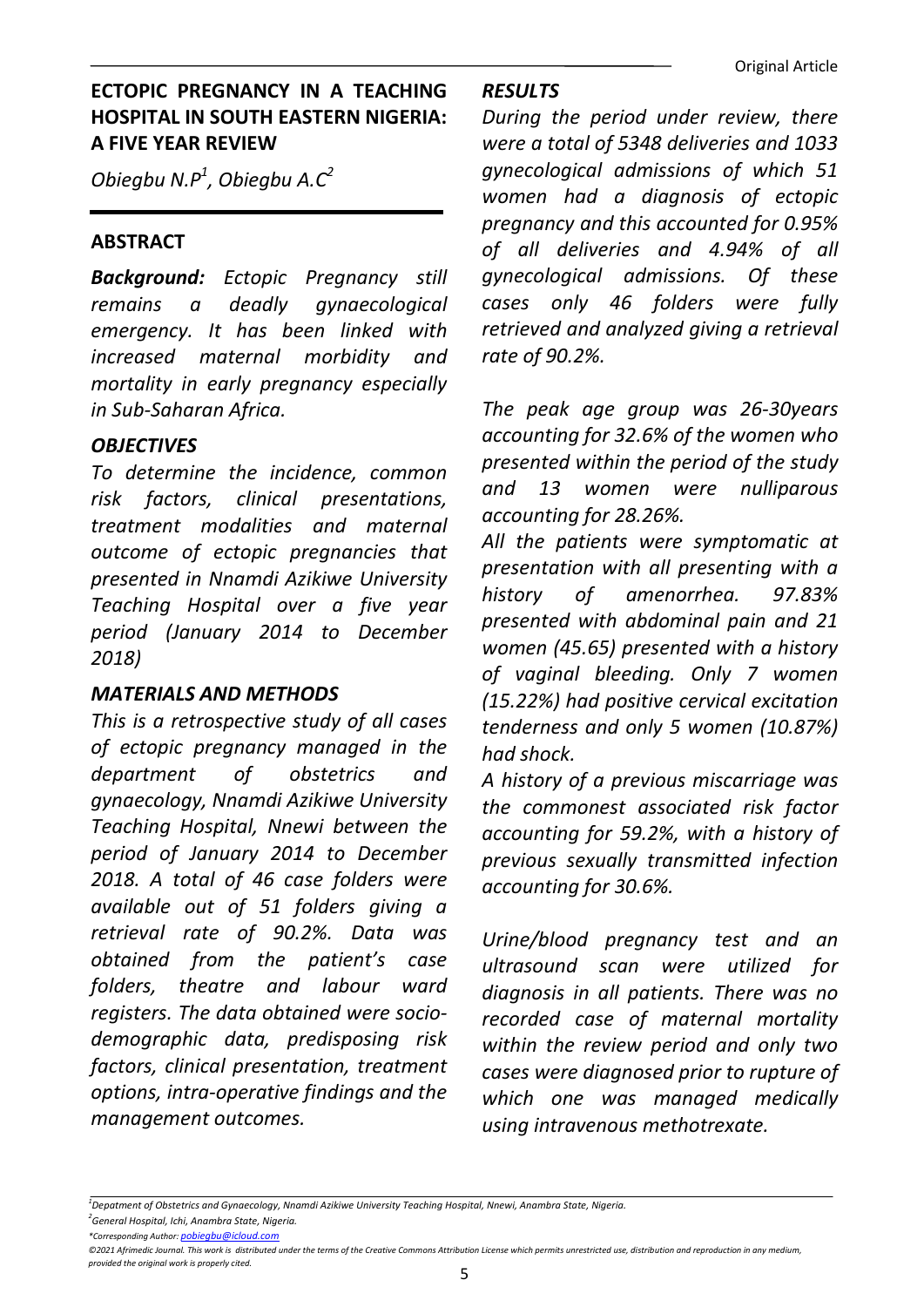## **CONCLUSION**

The rate of ectopic pregnancy in Nnamdi Azikiwe University Teaching Hospital, Nnewi is relatively low, however it is still a big problem in the gynecological practice. Majority of patients presented late when rupture had already occurred. An improvement in the health seeking behavior of the people with a high index of suspicion on the doctor's part will greatly help in making a timely diagnosis and offering early treatment prior to rupture of the ectopic. This will subsequently lead to a decrease in the associated maternal morbidity and mortality associated with ectopic pregnancies.

Cite this article as: Obiegbu N.P, Obiegbu A.C. Ectopic Pregnancy in a Teaching Hospital in South Eastern Nigeria. -A Five Year Review. Afrimedic Journal 2021; 7(1): 5-17.

## INTRODUCTION

Ectopic pregnancy can be defined as a pregnancy in which the fertilized ovum implants in any other location other than the endometrial lining of the uterus. Ectopic pregnancy is often a deadly emergency and is a principal cause of pregnancy related deaths in the first trimester<sup>1</sup>. Apart from the fetal loss, maternal morbidity and mortality, ectopic pregnancy is also related with a danger of repeat ectopic pregnancy and ruin of subsequent fertility<sup>2</sup>. It is a common cause of maternal morbidity and mortality especially in Africa. While the mortality rate from ectopic pregnancy has markedly reduced in developed countries despite the increase in occurrence, it remains a key cause of maternal mortality in

developing countries<sup>1</sup>. Most often women in developing nations report late with the ruptured variety and with haemodynamic instability.

A bulk of all ectopic pregnancies develops in the fallopian tube accounting for more than 90%. The other possible locations would include the ovaries, uterine cervix, a previous caesarean scar, broad ligament and within the abdominal cavity<sup>4</sup>. An intrauterine and extrauterine pregnancy coexisting (heterotopic pregnancy) is quite rare in spontaneous conception (1 in 3000-4000). However, a rate of 3% has been documented in assisted reproduction<sup>5</sup>.

Different circumstances have been linked to escalate the possible risk of a woman having ectopic pregnancy. These risk factors all follow a familiar pathway and this is usually through an interference with the ciliary movement of the fallopian tube $^{6,7}$ . Pelvic inflammatory disease (PID) has been identified to be the often implicated risk factor for ectopic pregnancy and it's however, been documented that timely diagnosis and appropriate management of pelvic inflammatory disease does not totally prevent tubal damage<sup>7</sup>. Some other factors have been implicated and would include a positive history of previous ectopic pregnancy, endometriosis, and previous tubal surgery and also a positive history of  $in$  fertility and infertility treatments<sup>8</sup>. Previous caesarean section, tubal spasm, congenital abnormalities of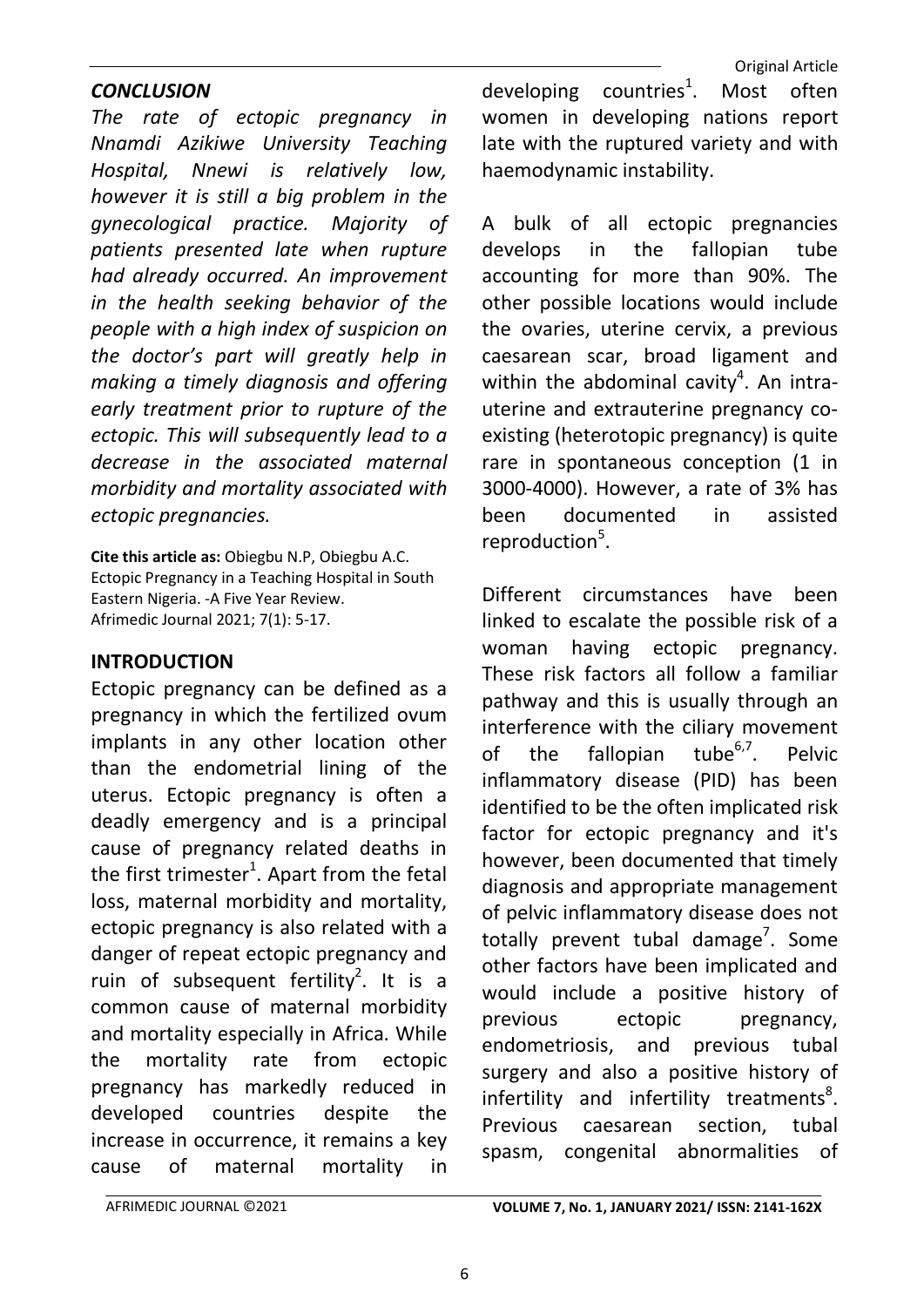fallopian tube are all implicated risk factors<sup>8,9</sup>.

The management of ectopic pregnancy is majorly influenced by the patients' clinical status, the site of occurrence of the ectopic pregnancy, the parity/fertility wishes of the patient. The surgical option of management is currently the "gold standard"<sup>10</sup> and could be offered in two (2) approaches open laparotomy or a minimal access surgery. The surgical approach may be radical such as in salpingectomy or conservative such as in linear salpingotomy<sup>10</sup>. Medical option of management is also an accepted mode of management but requires a good patient selection. Systemic administration of methotrexate remains the most available option of medical management. Though, an ultrasound or laparoscopic guided injection of methotrexate into the gestational sac is a possible option of medical management and would achieve resolution in asymptomatic patients. This work reviewed patients with ectopic pregnancy in Nnamdi Azikiwe University Teaching Hospital, Nnewi with the aim of ascertaining the epidemiological, diagnostic and therapeutic modalities currently employed in the facility. It will also compare with trends in other facilities and advocate improvement in the diagnosis and management.

## MATERIALS AND METHODS

This is a retrospective study of all the cases of ectopic pregnancies that was managed in Nnamdi Azikiwe University Teaching Hospital, Nnewi, over a five (5) year period – January 2014 to December 2018. The case notes of the patients that presented to the hospital with ectopic pregnancy were sort for via the accident and emergency, gynecology ward, and theatre registers. The labour ward register was assessed to determine the total number of deliveries for the same period. However, only 46 case folders were available with complete information out of the total 51 patients that presented at the facility with ectopic pregnancy, giving a retrieval rate of 90.2%. Information on the biosocial data, the presenting signs and symptoms, the method used for diagnosis; location of the ectopic and treatment options offered, risk factors as well as related morbidity and mortality were obtained.

# RESULTS

Over the five (5) year review window; there was a sum of 5348 deliveries and 1033 gynecological admissions. A total of 51 women presented with ectopic pregnancy accounting for 0.95% of all deliveries and 4.94% of all gynecological admissions in Nnamdi Azikiwe University Teaching Hospital, Nnewi. Out of the 51 cases, only 46 case files were retrieved and analyzed giving a retrieval rate of 90.2%.

All the patients ages varied between 21 to 40 years with the main affected age group being 26 -30 which accounted for 32.61% (15 patients). This was closely followed by the 21-25 years age group which accounted for 30.43% (14 patients). There was no patient below the age of 20years and only 3 patients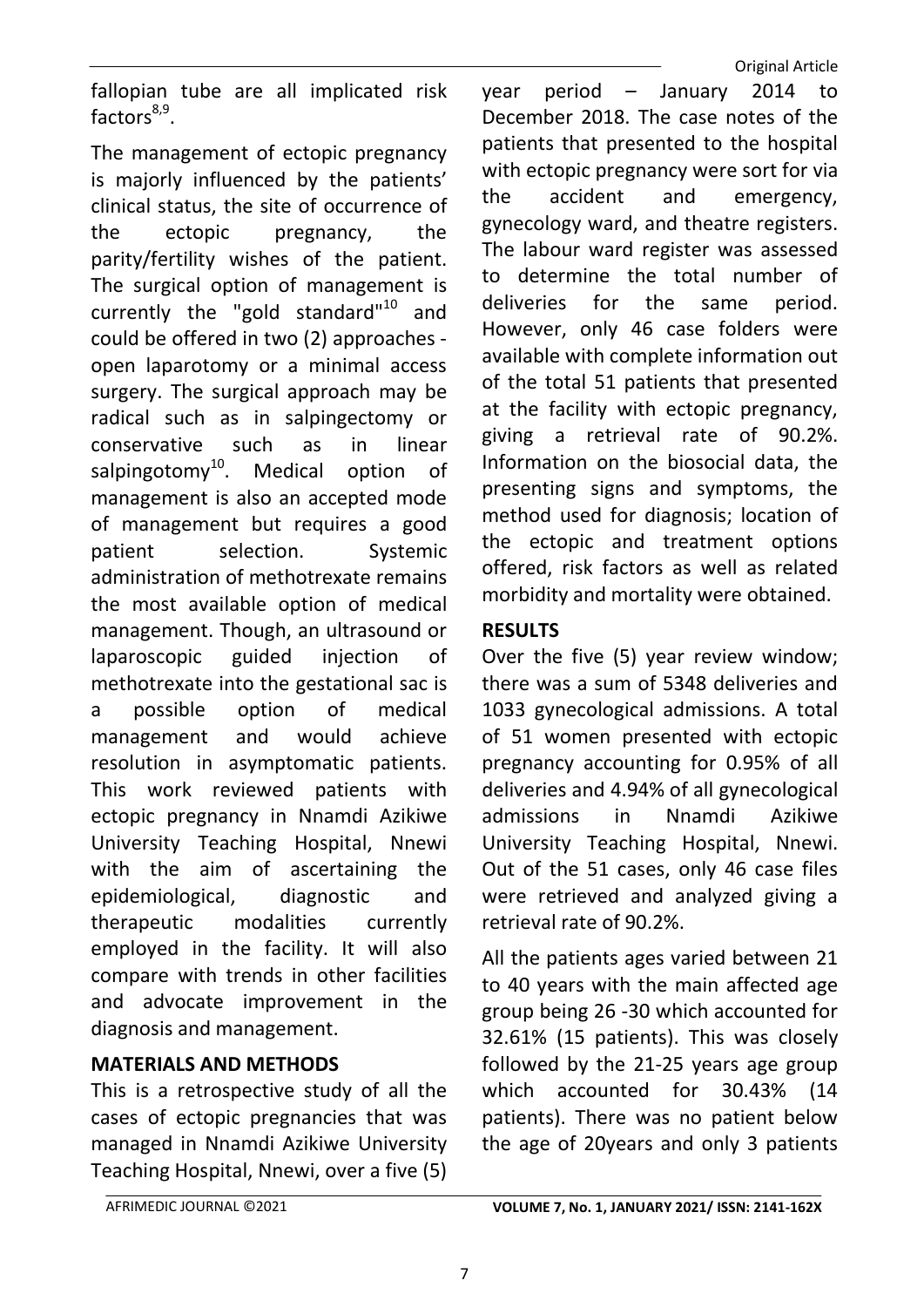were above the age of 40years (6.52%) as seen on Table 2.

Most of the women that reported with ectopic pregnancy in the period under review were nulliparous (had not achieved pregnancy prior to the index ectopic pregnancy) and they accounted for 28.26% (13 patients). 9 patients accounting for 19.57% were primiparous (had achieved a single pregnancy prior to the index ectopic pregnancy) and only 2 patients accounting for 4.35% were grand multiparous (had achieved at least 5 pregnancies irrespective of the outcome). The rest of the patients in the study were multiparous as seen in Table 3. The average gestational age of the patients at presentation was 7.4 weeks with a range of 5 - 10 weeks as seen in Table 4.

Out of the 46 patients under review, 31 patients (67.39%) were married and 13 were single accounting for 28.26%. only 2 patients (4.35%) were divorced as at the period under review as seen in Table 5.

The typical presentation of amenorrhoea, vaginal bleeding and lower abdominal pain was present in 21(45.65%) cases. Acute abdominal pain was the most frequent presenting complaint, seen in 45 women accounting for 97.83%. Although a history of preceding

amenorrhoea was found in all the 46 women that presented within the period under review. The other symptoms at presentation were vomiting, dizziness and fainting spells. Cervical motion tenderness was elicited

on pelvic examination in 7 women (15.22%) as seen in Table 6.

At point urine pregnancy test was done for all women and was found to be affirmative in 100% cases. A diagnosis of ectopic pregnancy was made on clinical findings alone in all women. However, ultrasonography was employed to confirm diagnosis and also location of the ectopic.

Table 7 shows the identifiable risk factors seen in the patients that presented with ectopic pregnancy within the review period. The commonest associated risk factor was a positive history of previous abortions which accounted for 59.2% (29 women) of cases. This was followed by a positive history of previous sexually transmitted disease which was present in 15 women accounting for 30.6% of cases. 10 women (20.4%) had a history of previous abdomino-pelvic surgery and another 10 women (20.4%) had no identifiable risk factor. There were 3 women with a positive history of previous ectopic pregnancy which accounted for 6.1%.

Abdominal paracentesis with nonclothing blood, urine pregnancy test and ultrasound scans were majorly employed for the confirmation of diagnosis in the patients presenting with ruptured variety. However, only two (2) women were diagnosed before rupture of which both were managed medically by systemic administration of methotrexate.

42 women accounting for 91.3% of cases had their ectopic located in the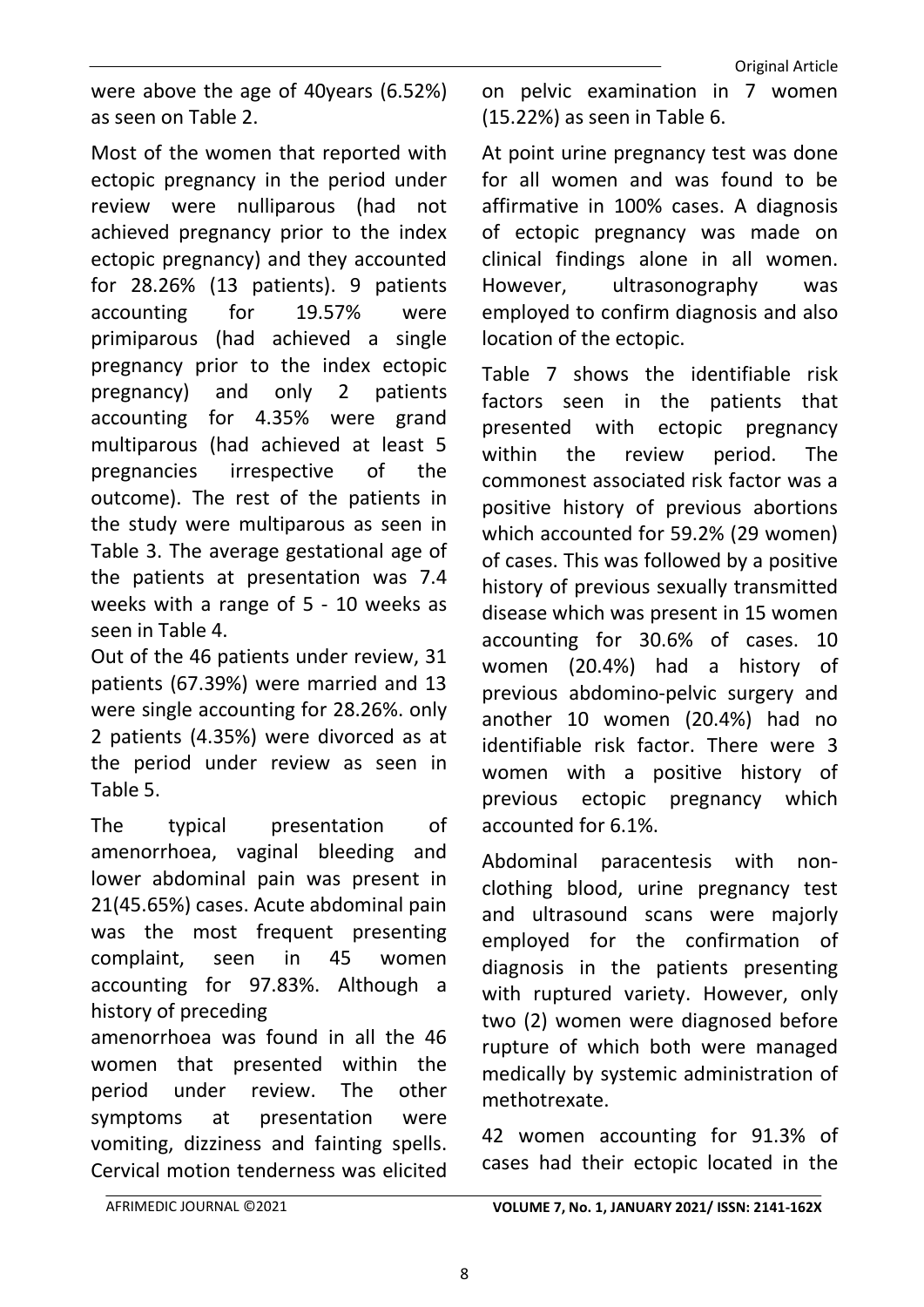fallopian tube while in 3 women (6.5%) it was located in the ovary as seen in Table 8.

Table 8 shows that the commonest surgical procedure performed for the management of ectopic pregnancy in the population under review was salpingectomy which was done in 41 women accounting for 89.1% of

cases. Ovariectomy was done for 3 women accounting for 6.5% of cases within the review period. However, two women presented early and had a transvaginal ultrasound scan done with findings of unruptured ectopic pregnancy and was successfully managed using systemic methotrexate injection

| <b>YEAR</b>  | <b>NO OF ECTOPIC</b> | <b>NO OF BIRTH</b> | <b>FREQUENCY</b> |
|--------------|----------------------|--------------------|------------------|
| 2014         | 8                    | 981                | 0.82             |
| 2015         | 4                    | 1099               | 0.36             |
| 2016         | 10                   | 1121               | 0.89             |
| 2017         | 13                   | 1008               | 1.29             |
| 2018         | 11                   | 1139               | 0.97             |
| <b>TOTAL</b> | 46                   | 4573               | 1.01             |

### TABLE 1: YEARLY DISTRIBUTION OF ECTOPIC PREGNANCIES.

### TABLE 2: AGE DISTRIBUTION OF PATIENTS

| <b>AGE(Years)</b> | <b>NO OF PATIENTS</b> | <b>PERCENTAGE (%)</b> |
|-------------------|-----------------------|-----------------------|
| $0 - 20$          | 0                     | 00.00                 |
| $21 - 25$         | 14                    | 30.43                 |
| $26 - 30$         | 15                    | 32.61                 |
| $31 - 35$         | 9                     | 19.57                 |
| 36-40             | 5                     | 10.87                 |
| $>40$             | 3                     | 6.52                  |
| <b>TOTAL</b>      | 46                    | 100                   |

#### TABLE 3: PARITY DISTRIBUTION OF PATIENTS

| <b>PARITY</b> | <b>NO OF PATIENTS</b> | <b>PERCENTAGE (%)</b> |
|---------------|-----------------------|-----------------------|
|               | 13                    | 28.26                 |
|               | 9                     | 19.57                 |
|               | 8                     | 17.39                 |
|               | 9                     | 19.57                 |
|               | 5                     | 10.87                 |
| >4            | 2                     | 4.35                  |
| <b>TOTAL</b>  | 46                    | 100                   |

#### TABLE 4: PATIENTS DISTRIBUTION ACCORDING TO GESTATIONAL AGE

| <b>GESTATIONAL AGE</b> | <b>NO OF PATIENTS</b> | <b>PROPORTION</b> |
|------------------------|-----------------------|-------------------|
| <5 weeks               | 44                    | 23 Q1             |

AFRIMEDIC JOURNAL ©2021 VOLUME 7, No. 1, JANUARY 2021/ ISSN: 2141-162X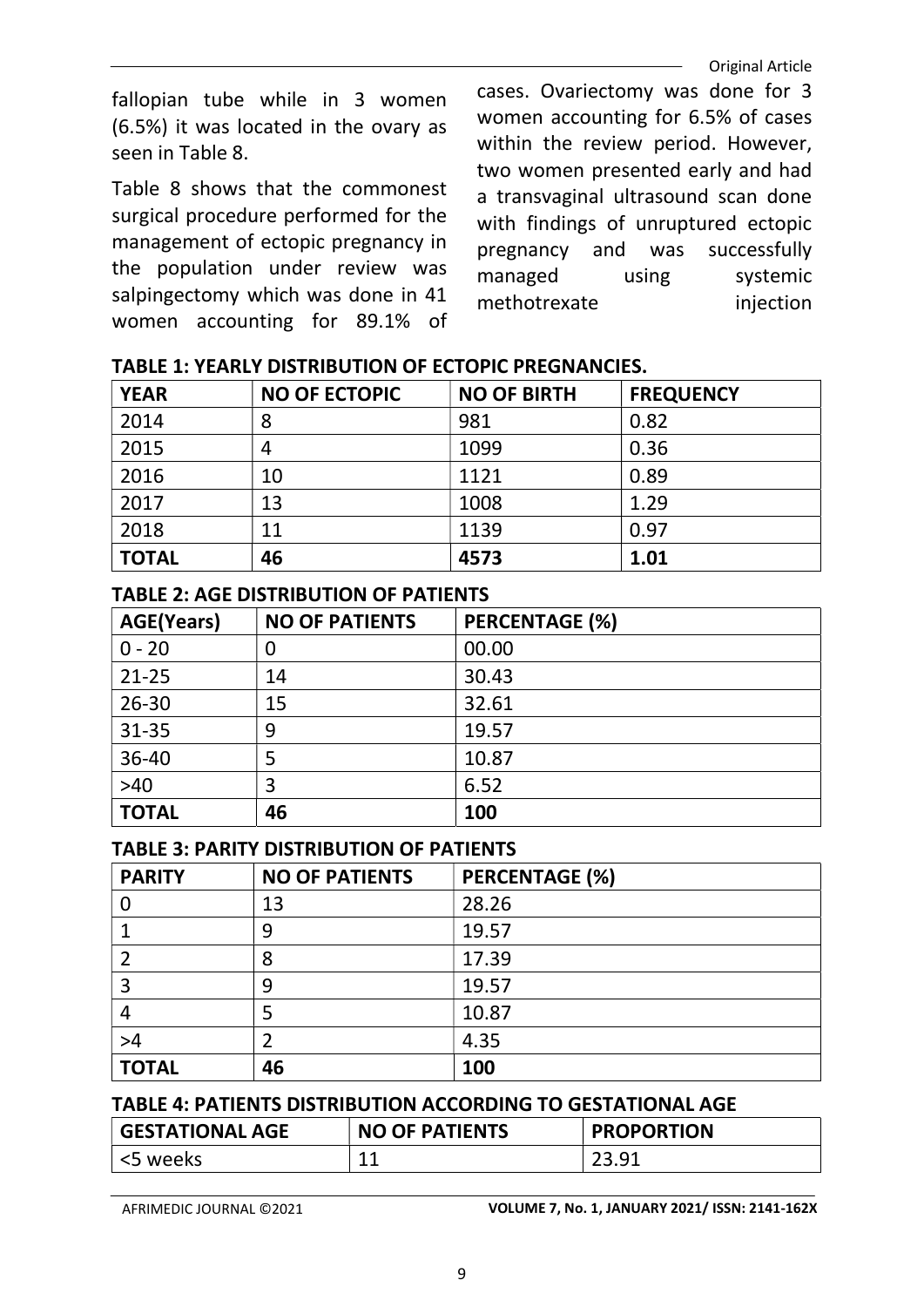| $ 5 - 10$ weeks  | 29 | 63.04 |
|------------------|----|-------|
| $ 11 - 15$ weeks | b  | 13.04 |
| ' TOTAL          | 46 | 100   |

### TABLE 5: PATIENTS DISTRIBUTION BY MARITAL STATUS

| <b>Marital Status</b> | <b>No of Patients</b> | Percentage (%) |
|-----------------------|-----------------------|----------------|
| Married               | 31                    | 67.39          |
| Single                | 13                    | 28.26          |
| <b>Divorced</b>       |                       | 4.35           |
| Widowed               | 0                     | 0.0            |
| <b>TOTAL</b>          | 46                    | <b>100</b>     |

### TABLE 6: PATIENT DISTRIBUTION BY SIGNS & SYMPTOMS

| <b>Signs &amp; Symptoms</b>           | <b>No of Patients</b> | Percentage (%) |
|---------------------------------------|-----------------------|----------------|
| <b>Abdominal Pain</b>                 | 45                    | 97.83          |
| <b>Abdominal Tenderness</b>           | 46                    | 100            |
| Amenorrhea                            | 46                    | 100            |
| <b>Vaginal Bleeding</b>               | 21                    | 45.65          |
| <b>Dizziness</b>                      | 18                    | 39.13          |
| <b>Fainting Spells</b>                | 10                    | 21.74          |
| Tachycardia                           | 8                     | 17.39          |
| Nausea/Vomiting                       | 9                     | 19.57          |
| <b>Cervical Excitation Tenderness</b> | 7                     | 15.22          |
| <b>Shock</b>                          | 5                     | 10.87          |
| Shoulder Tip Pain                     | 5                     | 10.87          |

NB: Tachycardia – Heart Rate >100beats/minute

### TABLE 7: PATIENTS DISTRIBUTION WITH REGARDS TO RISK FACTORS

| <b>Risk Factors</b>              | <b>Frequency</b> | Percentage (%) |
|----------------------------------|------------------|----------------|
| <b>Previous Abortion</b>         | 29               | 59.2           |
| <b>Previous STD</b>              | 15               | 30.6           |
| Previous Abdomino-Pelvic Surgery | 10               | 20.4           |
| Age $>35$                        | 8                | 17.4           |
| Use of ART's                     |                  | 4.1            |
| Use of Emergency Pills           |                  | 4.1            |
| <b>Previous Ectopic</b>          |                  | 2.2            |
| Unindentified                    | 10               | 20.4           |

NB: Some Patients have more than one risk factors

#### TABLE 8: TREATMENT OPTIONS FOR ECTOPIC PREGNANCY

| Procedure                 | <b>Frequency</b> | Percentage (%) |
|---------------------------|------------------|----------------|
| Salpingectomy             | -41              | 89.1           |
| Oophorectomy (Unilateral) |                  | 6.5            |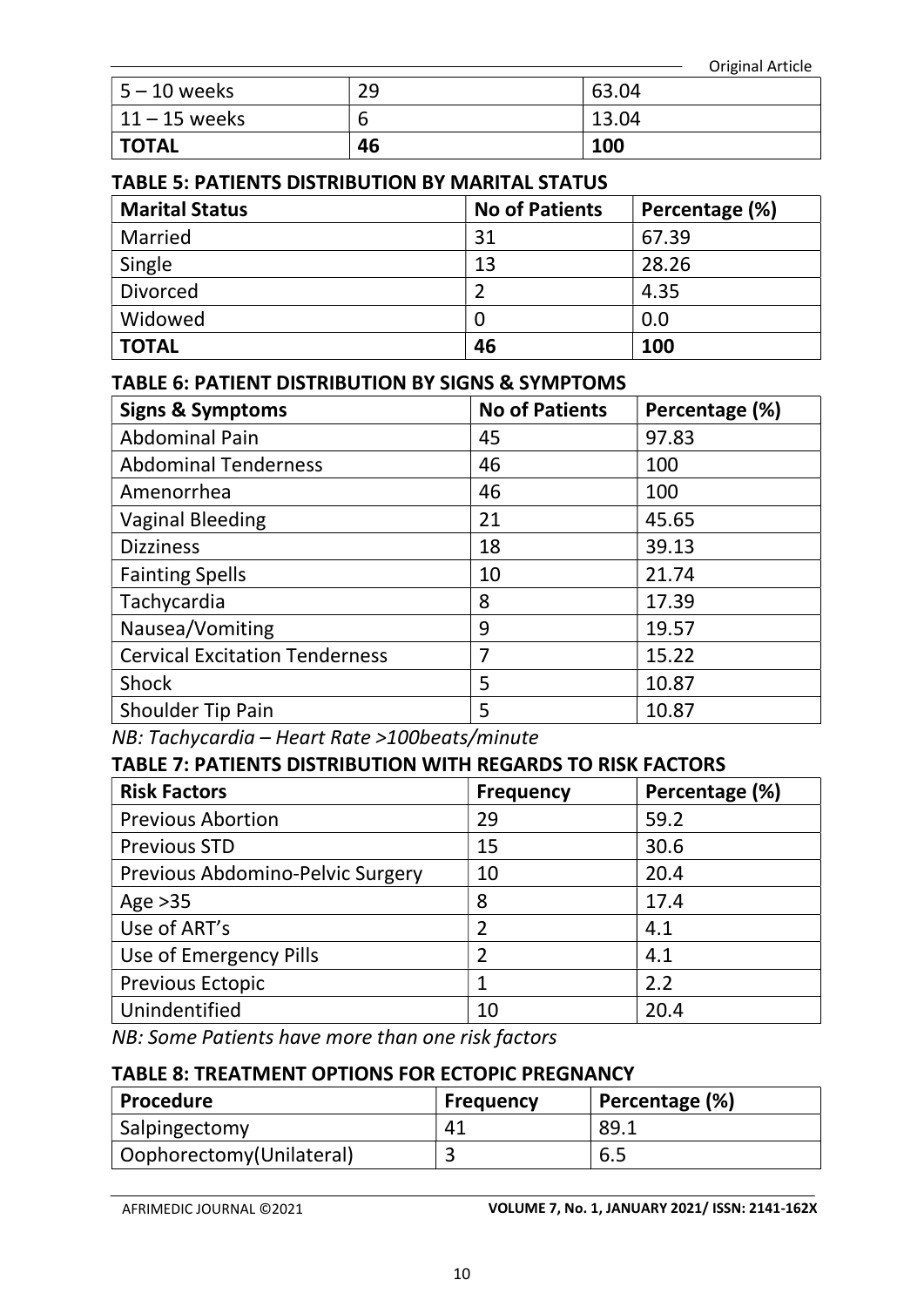|              |    |       | <b>Original Article</b> |
|--------------|----|-------|-------------------------|
| Methotrexate | -  | 4.4   |                         |
| <b>TOTAL</b> | 46 | 100.0 |                         |

### TABLE 9: TYPE OF ECTOPIC AT PRESENTATION

| <b>Nature</b>  | <b>Frequency</b> | Percentage (%) |
|----------------|------------------|----------------|
| Ruptured       | 37               | 80.43          |
| Unruptured     |                  | 4.34           |
| Slowly leaking |                  | 15.22          |
| <b>TOTAL</b>   | 33               | 100            |

### TABLE 10: USE OF BLOOD/BLOOD PRODUCTS

| <b>Blood transfusion</b> | <b>Frequency</b> | Percentage (%) |
|--------------------------|------------------|----------------|
| <b>YES</b>               | 39               | 84.8           |
| <b>NO</b>                |                  | 15.2           |
| <b>TOTAL</b>             | 46               | 100            |

### TABLE 11: OUTCOME OF MANAGEMENT

| <b>Maternal Outcome</b> | <b>Frequency</b> | Percentage (%) |
|-------------------------|------------------|----------------|
| Alive                   | 46               | 100            |
| Dead                    |                  | 0.0            |
| <b>TOTAL</b>            | 46               | 100            |

## **DISCUSSION**

Ectopic pregnancy is an important gynecological emergency. The incidence of 0.95% of all deliveries and 4.94% of all gynecological admissions in this study is higher than that reported in other countries like Turkey and Germany<sup>11,12</sup>. Nonetheless, an incidence of 1.1% was reported in United Kingdom $^{13}$ which correlates with that reported in this study. An earlier study in same center reported an incidence of 1.3% of all deliveries and 6.5% of gynecological admissions<sup>1</sup>. . The incidence of ectopic pregnancy in our institution and other hospitals in developing countries could be as a result of the increase in rate of occurrence of chronic pelvic inflammatory disease, sexually

transmitted infections and a high rate of unsafe abortions owing to our abortion laws. Also, given that the Nnamdi Azikiwe University Teaching Hospital is a referral center for all peripheral clinics and maternity homes in the community, it is expected that the rates would be higher as most of the women whom would seek medical attention in these facilities would invariably be referred to our institution.

The peak age incidence of ectopic pregnancy in this study was amongst the age group of 26-30 years which correlates to the previous studies done in this centre by Udigwe et  $al<sup>1</sup>$ and also to another study done in India $^{14}$ .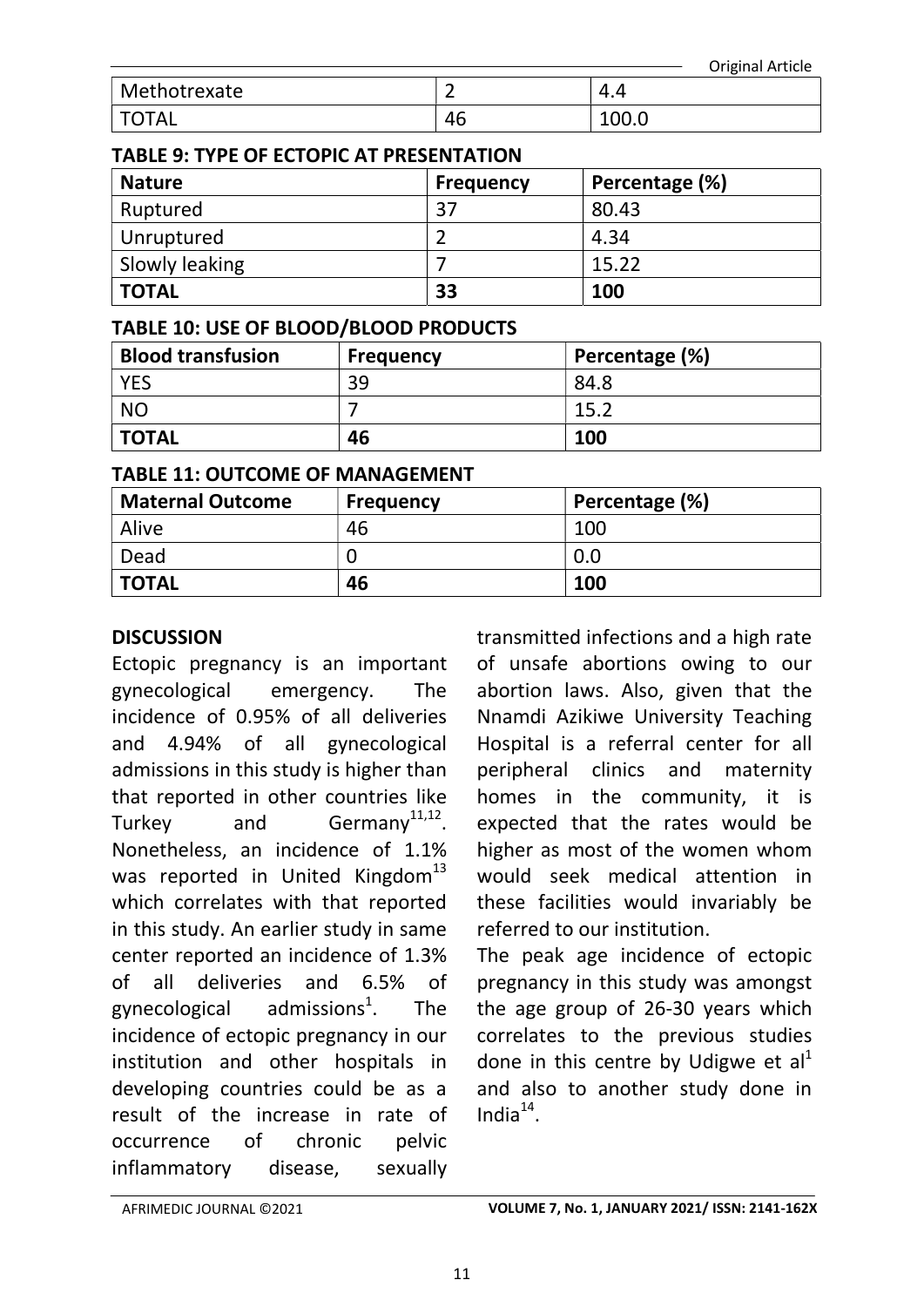Considering our community encourages women to get married in their early twenties and also given that most women in the age group of 21-25 years are still experimenting sexually. It is not entirely surprising that there is an increase incidence of ectopic pregnancy in this age group (21-25years). Also, the incidence of ectopic pregnancy in this study is higher in married women accounting for 77.39% which is similar to a study by Udigwe et al which reported an incidence of 77.8%. This could also be explained by the fact that our community encourages early marriages and also due to the fact that our community does not in essence abhor polygamy which could lead to an increased rate of sexually transmitted infections in our women and ultimately predispose them to tubal damages and ultimately ectopic pregnancy.

The most implicated risk factor that has been linked to ectopic pregnancy in this index study is a history of previous induced miscarriage which was present in 29 women accounting for 59.2%. A positive history of previous sexually transmitted disease was present in 15 women which accounted for 30.6% was a close follow up to a positive history of previous induced miscarriage. These findings were similar to a previous study reported in our institution done by Okafor et  $al<sup>15</sup>$ . It is also similar to another study done in Lafia, Nasarawa State<sup>16</sup> and Gauteng, South Africa $^{17}$ . This may be due to tubal

 Original Article damage that usually would occur following an episode of improperly managed sexually transmitted disease or from unsafe abortion mostly from surgical management. The scaring occurring from tubal damage usually would interfere with the embryo transport<sup>1</sup> and this would result in ectopic pregnancy especially following a improperly managed sexually transmitted infections and pelvic infections. Nonetheless, in the women that reported with ectopic pregnancy in the study period, 10 women which accounts for 20.4% did not have any identified risk factor. This signifies that tubal damage may not necessarily be present in some cases of ectopic pregnancy<sup>18</sup>. In some of these women the predisposing factor for ectopic pregnancy may be tubal smooth muscle activity dysfunction $^{18}$ . Also, an embryonic abnormality has not been ruled out as a possible risk factor in the existence of ectopic pregnancy in women without any tubal pathology<sup>18</sup>.

Ectopic pregnancy usually may occur with different signs and symptoms as seen in women who presented to our facility within the period of this study. The typical presentation of amenorrhea, abdominal pain and abnormal vaginal bleeding is currently still the most implicated presenting complaint as seen in this study. The findings of abdominal pain in any woman within the age of childbearing with amenorrhea should alert the care giver of the possibility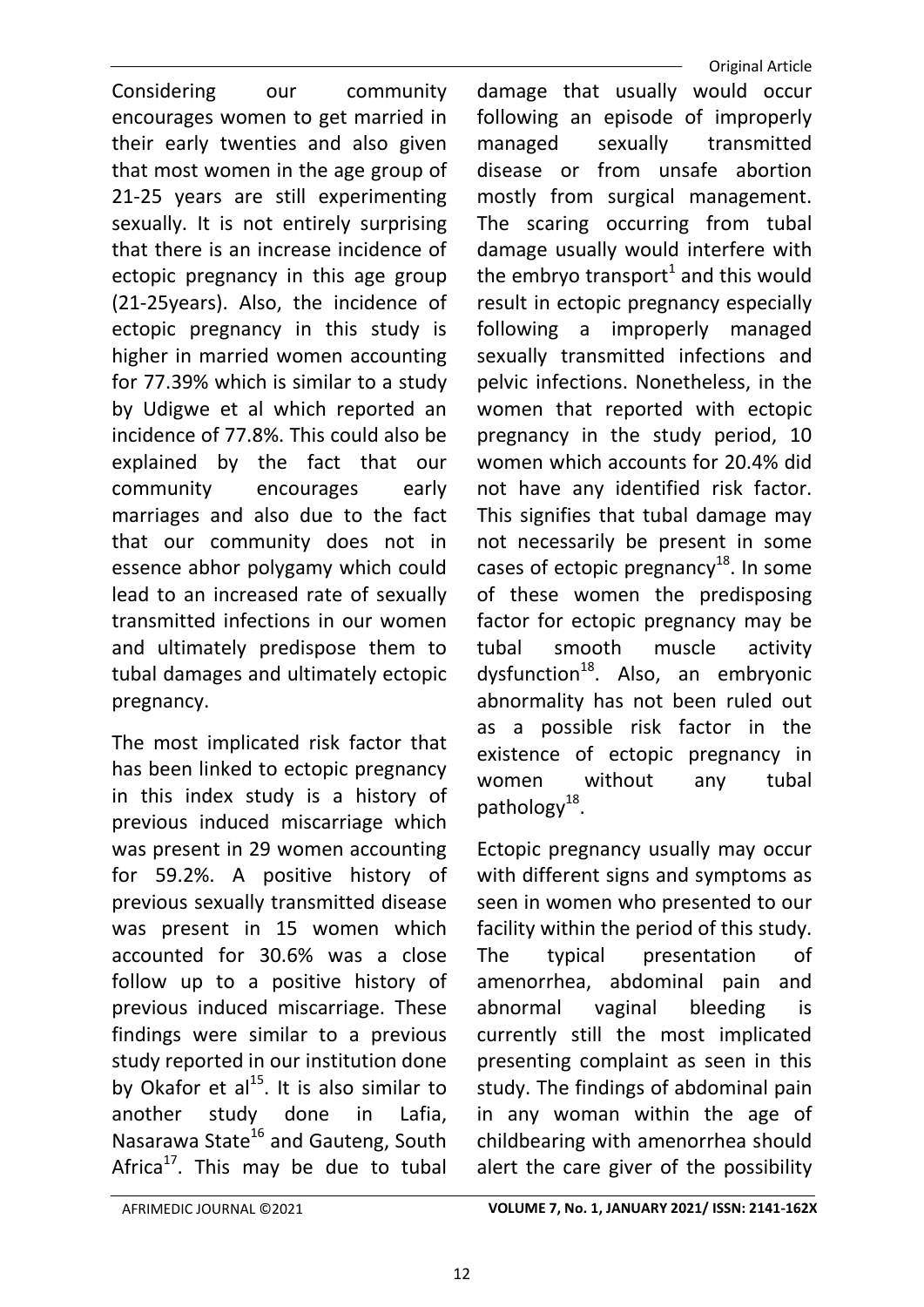of an ectopic pregnancy. Most of the women with ectopic pregnancy who presented within the study period had a ruptured ectopic pregnancy and they accounted for 80.43% (37 women). This is unlike the findings in developed countries where a majority of these women present with un-ruptured ectopic pregnancy<sup>19</sup>. It is significant to understand that the abdominal pain found in women with ectopic pregnancy is not an indicator of the volume of blood lost and also could vary in intensity<sup>18</sup>.

Vaginal bleeding was found in 21 women which accounted for 45.65% of the women reviewed within the period of the research and this findings is similar to that of other studies within nigeria<sup>20</sup> and in another study in the Volta Region, Ghana $^{21}$ . A few studies have shown that it in about 10-20% of ectopic pregnancies, vaginal bleeding may be absent $^{22}$ . There's currently no specific sign or symptom that is pathognomic to ectopic pregnancy as many conditions such as a twisted ovarian tumor or a ruptured chocolate cyst may invariably mimic the findings in ectopic pregnancy<sup>23</sup>. In another study in the United Kingdom, it was found that in a third of the women who presented with ectopic pregnancy, there was a missed diagnosis which invariably led to their demise $^{24}$ . Similarly, more than 10% of women who presented within another study period in Ile Ife, Nigeria also were reported to have had a missed

diagnosis which also invariably led to their demise $^{25}$ . The absence of vaginal bleeding has been considered to be the major contributor of late presentation and subsequent rupture of ectopic pregnancy.

In this study, most of the women who presented with ectopic pregnancy within the study period (97.8%) had surgical management. Salpingectomy was the most commonly performed surgical procedure in this study and was done in 89.1% of cases. A recent study documented that laparoscopic approach was not a better option when compared against laparotomy in reference to patency of tubes and intrauterine pregnancy rates<sup>26</sup>. A couple other studies reported to have also had a high rate of surgical approach to the management of ectopic pregnancy $1,3$ . A recent study by Van der Berg et al reported a marked decrease in the percentage of ectopic pregnancy cases that were managed via the surgical approach over the last two decade from 50% to 27% in the United Kingdom $27$ . This has been credited to an establishment of an Early Pregnancy Assessment Unit (EPAU) where a diagnosis of ectopic pregnancy is likely to be in its early stage as opposed to a diagnosis in the late stage when rupture of the ectopic most likely would have occurred limiting the options of management to surgical approach only.

The two women who presented in the early stage with the un-ruptured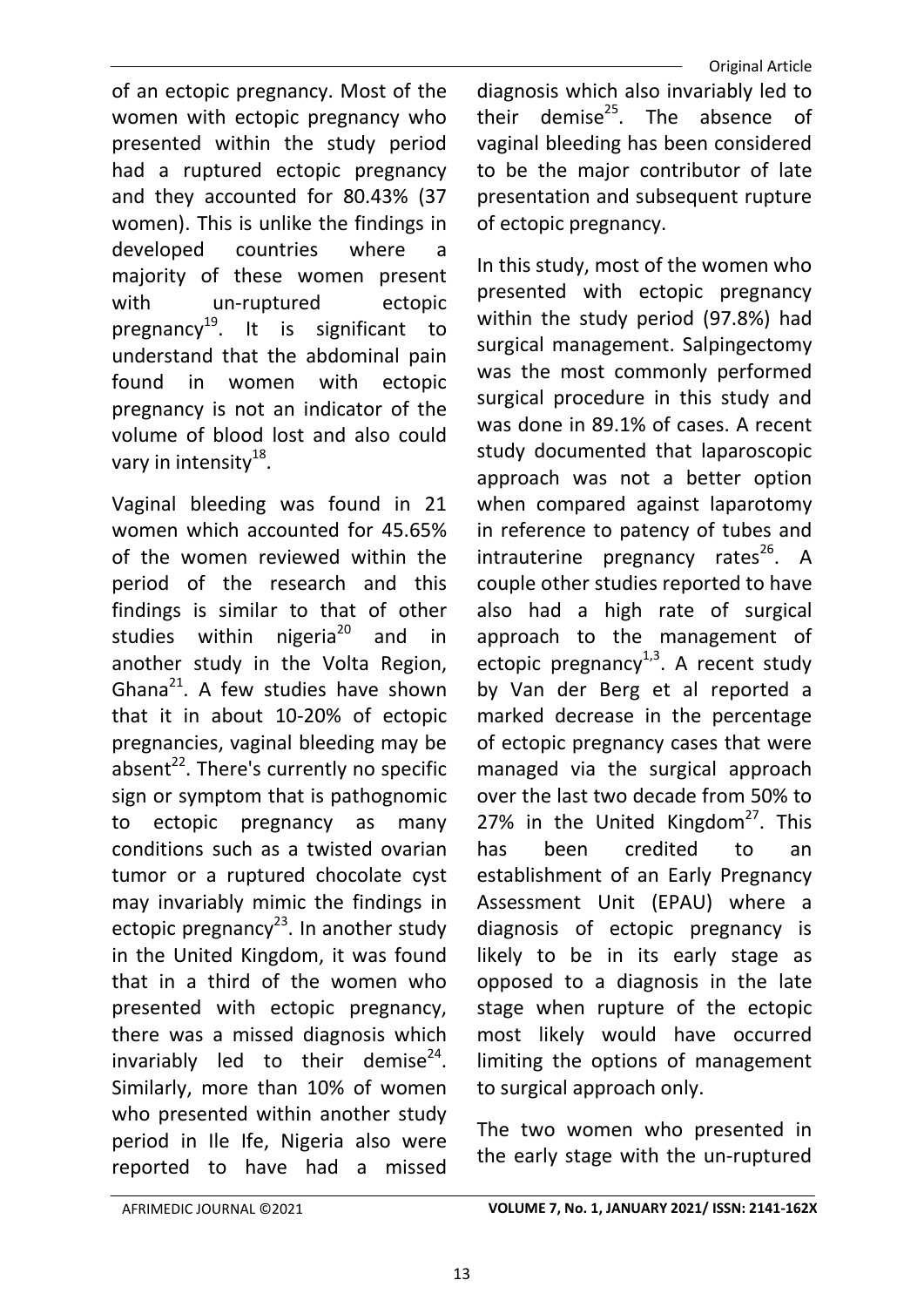ectopic benefitted from medical management and were successfully managed using systemic administration of methotrexate following their diagnosis. The two women had identifiable risk factors.

In women with ectopic pregnancy, the fallopian tubes have been the most implicated site of occurrence. In this study, most of the women who presented within the study period had ectopic pregnancy occurring in their fallopian tube with ampulla being the most common site. This is similar to the findings in other studies such as a study done in Gauteng, South Africa<sup>17</sup>. In this index study, there were three cases with a diagnosis of suspected ovarian pregnancy out of a total of 5348 deliveries within the study period. However, the spiegelberg's criteria was not followed in making diagnosis hence would be considered as a limitation for this study.

Tubal pregnancy may present in different forms - chronic, acute or acute-on-chronic. The chronic type is the most common presentation but the acute form is a lot more dramatic that it appears to receive more attention<sup>28</sup>. During the period of study a majority of the patients who had ectopic pregnancy (80.43%) presented with tubal rupture, at a point when medical management could no longer be offered to them. Consequently, they all had surgical management. Not surprisingly, there was no case of combined tubal and

intrauterine pregnancy (heterotopic pregnancy). This is known to be a rare finding in spontaneously conceived pregnancies. However, since the inception of assisted reproductive technology, the incidence of heterotopic pregnancy seems to have dramatically increased to 1% in women that conceive using assisted reproductive technology<sup>29</sup>.

Over time, the approach to ectopic pregnancy seems to have evolved from a radical surgical approach to a more conservative approach aimed at the preservation of fertility<sup>30</sup>. The latest evolution in the management of ectopic pregnancy is medical management which involves the use of medical agents such as methrotrexate, potassium chloride, actinomycin-D, the use of hyperosmolar glucose, prostaglandins and mifepristone $^{20}$ . These medical options may be directly administered into the ectopic sac under ultrasound or laparoscopic guidance or in some cases systemically via oral, intramuscular or intravenous routes of administration. In this study only two patients accounting for 4.4% benefited from medical management via intramuscular methotrexate administration thus reflecting a pattern of late presentation amongst women in our community.

This study was interesting given the successful management of the two women who presented with unruptured tubal ectopic pregnancy and were managed with systemic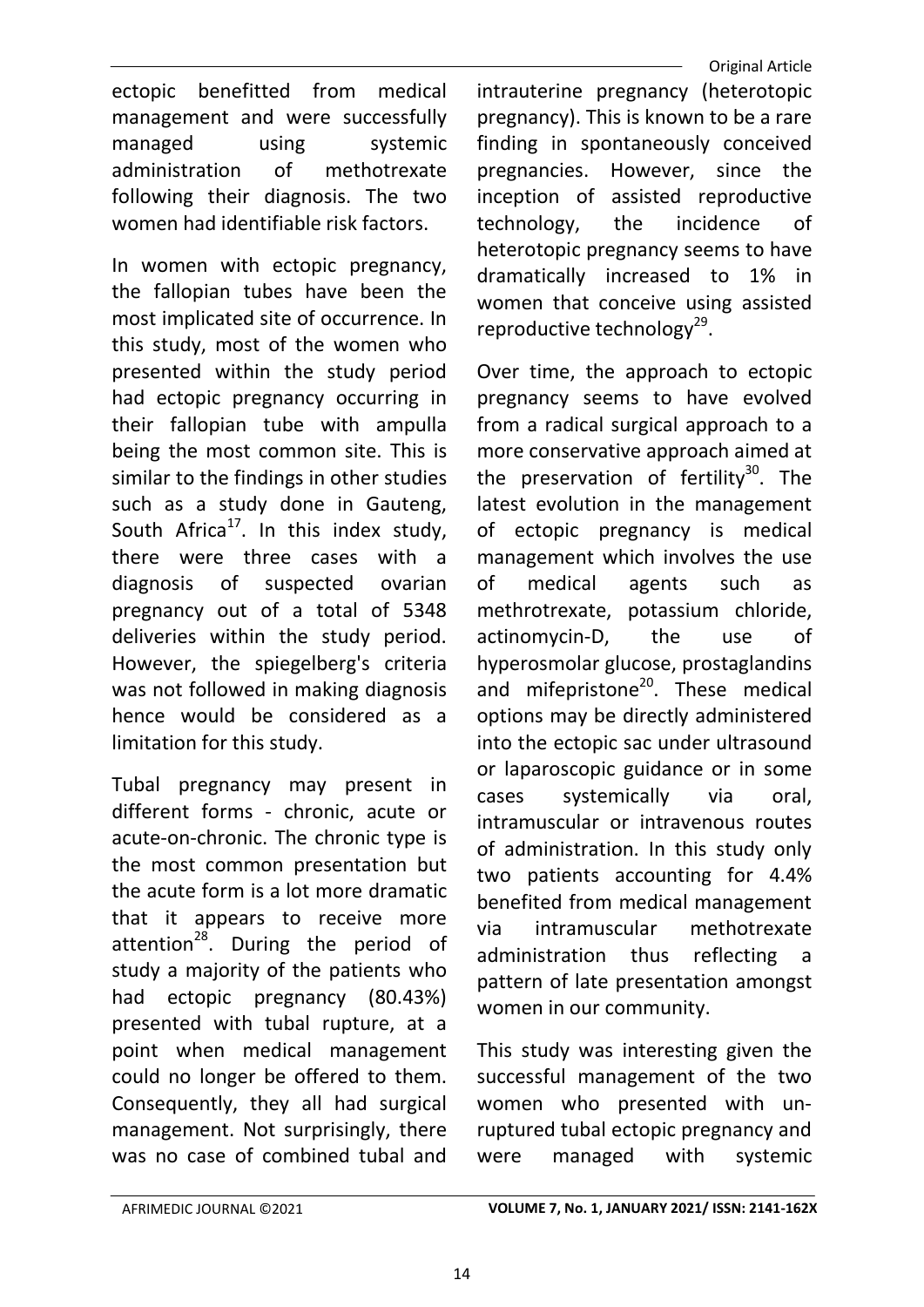injection of methotrexate as they met all the inclusion criteria's. Also, this study had limitations as it could not assess the fertility outcomes of these women that were managed for ectopic pregnancy. Hence, a further prospective longitudinal study is strongly advised to help identify the fertility outcome of these women with ectopic pregnancy.

In conclusion, ectopic pregnancy is still a key gynaecological problem in our community and it is linked with a high morbidity and mortality index. A very high index of suscpicion is needed and also with the help of mordern diagnostic techniques a timely diagnosis and appropriate management could be instituted. This would help markedly reduce the dangers of radical management. Also, awareness of family planning options within our women and timely intervention and treatment of sexually transmitted infections and pelvic infections will help to reduce the rise in ectopic pregnancy in our community and other developing countries at large.

## **REFERENCES**

- 1. Udigwe GO, Umeononihu OS, Mbachu II. Ectopic Pregnancy: A 5-Year Review of Cases at Nnamdi Azikiwe University Teaching Hospital (NAUTH) Nnewi. NIger Med J, 2010, 51(4): 160-163.
- 2. Lawani OL, Anozie OB, Ezeonu PO. Ectopic pregnancy: a lifethreatening gynecological

 Original Article emergency. Int J Womens Health. 2013 Aug 19;5:515-21.

- 3. AO Igwegbe, GU Eleje, and BC Okpala. An Appraisa of the Management of Ectopic Pregnancy in a Nigerian Tertiary Hospital. Ann Med Health Sci Res. 2013 Apr-Jun; 3(2): 166- 170.
- 4. Algeri P, Rota SM, Carlini L, Nicoli E, Caruso O, Motta T. A secondary abdominal pregnancy with unusual placental implantation in the fallopian tube: a diagnostic challenge. Obstet Gynecol Sci. 2018 Jan;61(1):154-160.
- 5. Virkud A. Textbook of Modern obstetrics. Ectopic pregnancy. 2nd edn. APC publishers, 2013:63-75.
- 6. Mummert T, Gnugnoli DM. Ectopic Pregnancy. [Updated 2019 Mar 10]. In: StatPearls
- 7. Shao R. Understanding the mechanisms of human tubal ectopic pregnancies: new evidence from knockout mouse models. Hum Reprod. 2010 Mar;25(3):584-7.
- 8. Refaat B, Dalton E, Ledger WL. Ectopic pregnancy secondary to in vitro fertilisation-embryo transfer: pathogenic mechanisms and management strategies. Reprod Biol Endocrinol. 2015 Apr 12;13:30.
- 9. Patil M. Ectopic pregnancy after infertility treatment. J Hum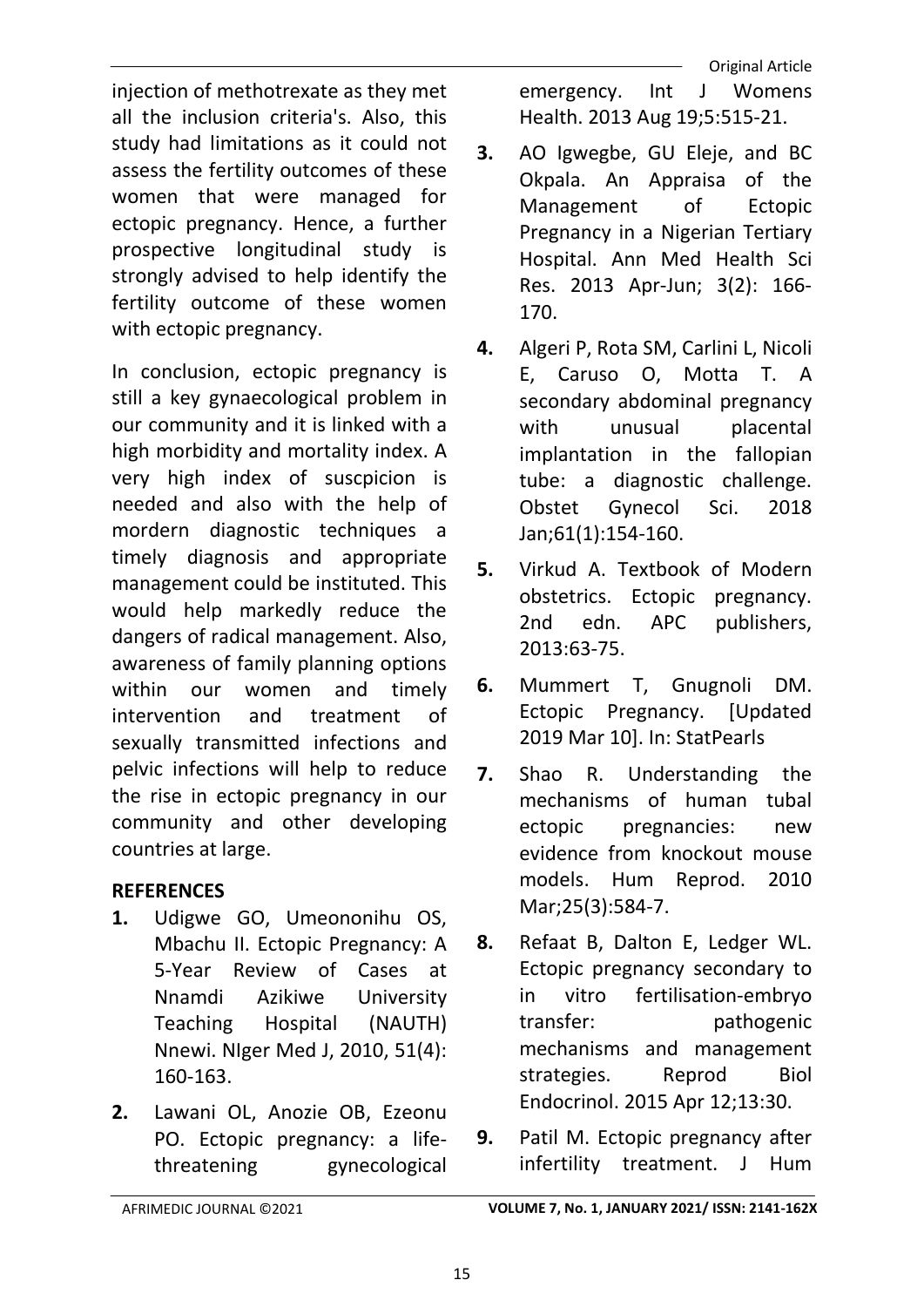Reprod Sci. 2012 May;5(2):154- 65.

- 10. Taran FA, Kagan KO, Hübner M, Hoopmann M, Wallwiener D, Brucker S. The Diagnosis and Treatment of Ectopic Pregnancy. Dtsch Arztebl Int. 2015 Oct 9;112(41):693-703; quiz 704-5.
- 11. Simsek Y, Ay MO. Analysis of ectopic pregnancies admitted to emergency department. Turk J Emerg Med. 2016 Mar 4;15(4):151-4.
- 12. Jacob L, Kalder M, Kostev K. Risk factors for ectopic pregnancy in Germany: a retrospective study of 100,197 patients. Ger Med Sci. 2017 Dec 19;15:Doc19.
- 13. Kumar, V., & Gupta, J. (2015). Tubal ectopic pregnancy. BMJ clinical evidence, 2015, 1406.
- 14. Prasanna B, Jhansi CB, Swathi K, Shaik MV. study on risk factors and clinical presentation of ectopic pregnancy in women attending a tertiary care centre. IAIM, 2016; 3(1):90- 96.
- 15. Okafor C. Ectopic Pregnancy at Nnamdi Azikiwe University teaching Hospital (NAUTH) Nnewi: A Five Year Review: 2014
- 16. Ononuju CN, Ogbe AE, Changkat LL, Okwaraoha BO, Chinaka UE. Ectopic pregnancy in Dalhatu Araf Specialist Hospital Lafia Nigeria – A 5-year review. Niger Postgrad Med J 2019;26:235-8
- 17. Nzaumvila DK, Govender I, Ogunbanjo GA. An audit of the management of ectopic pregnancies in a district hospital, Gauteng, South Africa. Afr J Prm Health Care Fam Med. 2018;10(1), a1757.
- 18. Davor J. Ectopic Pregnancy. In :Edmmonds DK Dewhurst's textbook of Obstetrics and Gynaecology. 7th Edition. Oxford : Blackwell Publishing; London; 2007: 106-116
- 19. Li J, Jiang K, Zhao F. Fertility outcome analysis after surgical management of tubal ectopic pregnancy: a retrospective cohort studyBMJ Open 2015;5:e007339.
- 20. Anorlu RI, Oluwole A, Abudu OO, Adebajo S. Risk factors for ectopic pregnancy in Lagos, Nigeria. ActaObstetGynaecol Scand. 2005;84:184–8
- 21. Oppong, A. , Agbemenyah, H. , Afeke, I. , Jamfaru, I. , Attachie, I. and Orish, V. (2016) Ectopic Pregnancy in a Referral Hospital in the Volta Region of Ghana West Africa. Open Access Library Journal, 3, 1-9.
- 22. Orazulike, N. C., & Konje, J. C. (2013). Diagnosis and Management of Ectopic Pregnancy. Women's Health, 373–385.
- 23. Surette AM, Dunham SM. Early pregnancy risk. In: Decherrney AH, Nathan L, Laufer N, Roman AS, editors. Current Diagnosis

AFRIMEDIC JOURNAL ©2021 VOLUME 7, No. 1, JANUARY 2021/ ISSN: 2141-162X